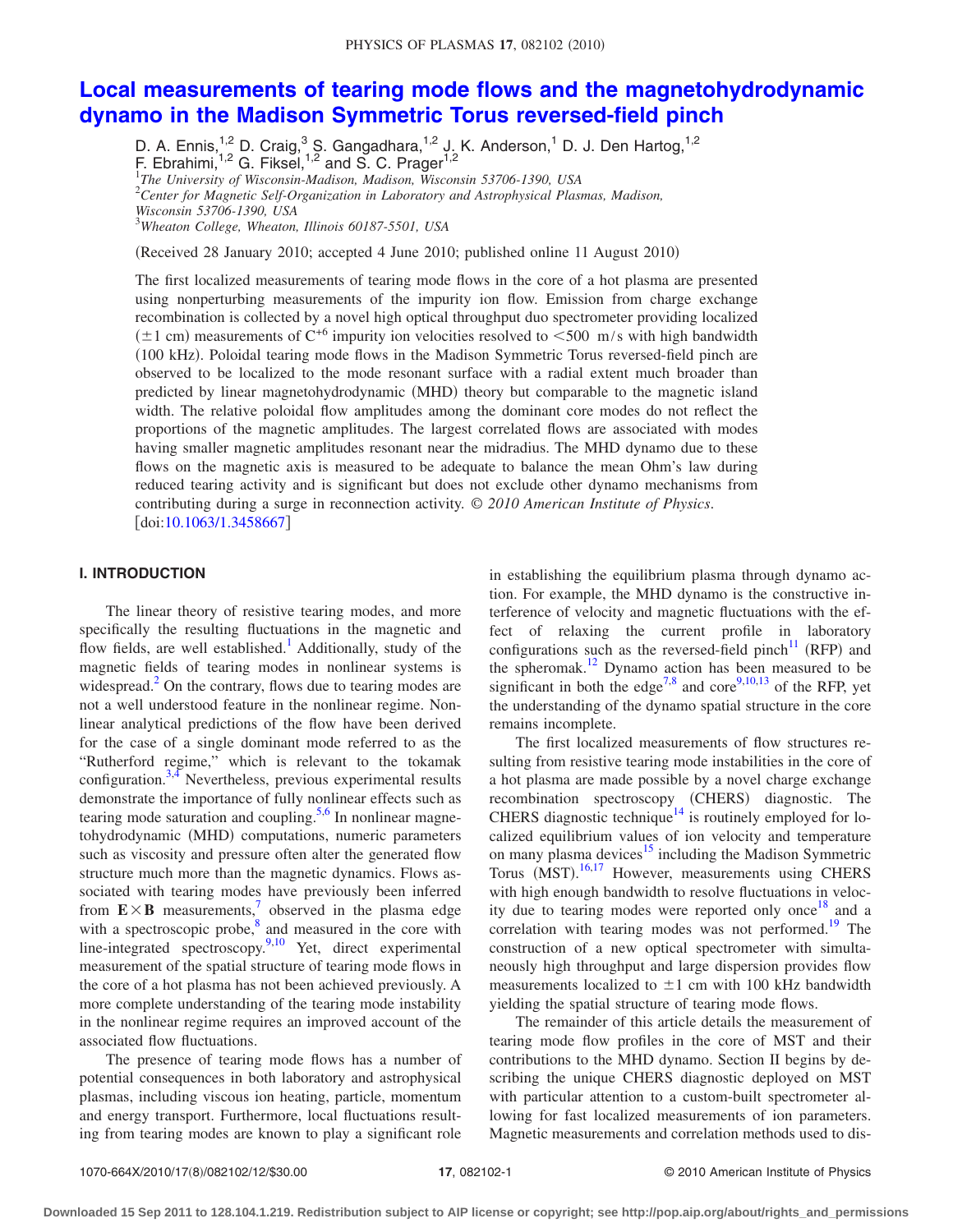cern velocity fluctuations associated with individual tearing modes resonant in the plasma core are also explained. Measurements of tearing mode flow profiles are presented in Sec. III for plasmas with three different magnetic mode spectra. Poloidal tearing mode flows in MST are observed to be localized to the mode resonant surface with a radial extent much broader than predicted by linear MHD theory but comparable to the magnetic island width. The relative poloidal flow amplitudes among the dominant core modes do not reflect the proportions of the magnetic amplitudes. During modest tearing activity, the largest correlated flows are associated with modes having smaller magnetic amplitudes resonant near the midradius. Periods of intense reconnection activity demonstrate a substantial increase and broadening of correlated flow profiles. Measurements in plasmas with a single mode dominating the magnetic spectrum demonstrate a broadening of the dominant mode flow structure consistent with an increase of the magnetic island width but yielding a hollow poloidal flow profile. In Sec. IV, the total MHD dynamo on the magnetic axis is determined from the tearing mode flows along with contributions to the total MHD dynamo off-axis. The measured MHD dynamo on the magnetic axis is adequate to balance the mean Ohm's law during reduced tearing activity and is significant but does not exclude other dynamo mechanisms from contributing during a surge in reconnection activity.

#### **II. MEASUREMENT TECHNIQUE**

## **A. Fast localized flow measurements**

Measurements of ion parameters in the core of MST have previously been attained using ion Doppler spectroscopy.<sup>20,[21](#page-11-4)</sup> Ion flows are established along a line of sight by the observed Doppler shift of a radiated line spectrum. However, line-integrated techniques are especially problematic for plasma fluctuations, which are often spatially localized and can be muted or canceled along a line of sight. The CHERS approach incorporates a high energy neutral particle source with Doppler spectroscopy to further stimulate emission and provide localized flow measurements at the intersection of the neutral particle beam and the optical line of sight. A long pulse (20 ms) diagnostic neutral beam injects neutral hydrogen atoms radially across MST with an average energy of 49 keV. The absorbed diagnostic neutral beam power is on the order of 100 kW, while the total plasma power is  $\sim$ 3 MW and on that account the beam does little to alter the plasma behavior. An array of eleven portholes spanning the MST minor diameter is oriented such that sightlines through these ports are perpendicular to the beam trajectory, providing measurements of velocity along the lines of sight. The viewing array affords ten poloidal velocity measurements in addition to a single radial velocity measurement at  $\rho/a \approx 0$  supplied by the central sightline passing through the magnetic axis (see Fig. [1](#page-1-0)). Measurements presented range from  $0.00 \le \rho/a \le 0.75$  as charge exchange radiation in the cooler edge of the plasma is small.

A custom-built duo spectrometer has been constructed<sup>22</sup> with high optical throughput (transmission efficiency of  $6\%$  and etendue of 0.80 mm<sup>2</sup> sr divided into two simul-

<span id="page-1-0"></span>

FIG. 1. (Color online) Poloidal cross section of MST showing the beam path and viewing chords available for CHERS measurements.

taneous measurements) and good wavelength resolution  $(\lambda/\Delta\lambda = 5600)$ . The spectrometer is optimized for the 343.4 nm C VI spectral line corresponding to the  $n=7$  to  $n=6$  transition of  $C^{+5}$  due to its bright intensity in MST and isolation from other contaminating emission. While limited by the total number of photons emitted by the driven charge exchange process, the 10  $\mu$ s temporal resolution of the spectrometer is fast enough to resolve flow fluctuations associated with tearing modes and ion heating due to reconnection in MST.

Precise quantification of the electron-impact excitation observed from each viewing port is essential in MST because the line-integrated electron-impact emission is often significantly larger than the charge exchange radiation induced by the neutral beam. Consequently, a duo spectrometer with two independent views was developed to simultaneously distinguish the localized charge exchange emission from the background electron-impact excitation. Both optical views of the duo spectrometer are coupled to the plasma by 3.0 m long fiber bundles. The two fiber bundles are designed to share a viewing port on MST at the same impact parameter. The fiber bundles are toroidally displaced from each other such that one fiber bundle views the beam directly, measuring both the background electron-impact excitation and the charge exchange driven emission, while the second fiber bundle only collects background emission from electron-impact excitation (Fig. [2](#page-2-0)). Measurements of  $C^{+6}$  ion properties are localized to a 2 cm radial extent corresponding to the intersection volume of the diagnostic neutral beam path and the light cone of the fiber bundle view. Nonetheless, the radial measurement spacing of the poloidal profile shown in Fig. [1](#page-1-0) is constrained by the locations of the MST portholes spaced about 9 cm apart.

The process of calculating impurity ion parameters from the spectrometer wavelength channels is accomplished by an algorithm of iterative minimizations to the deviation of an atomic model from the measured data. $^{23}$  The emission model includes line splitting due to spin-orbit coupling (fine structure) and O VI contamination. Models for both the back-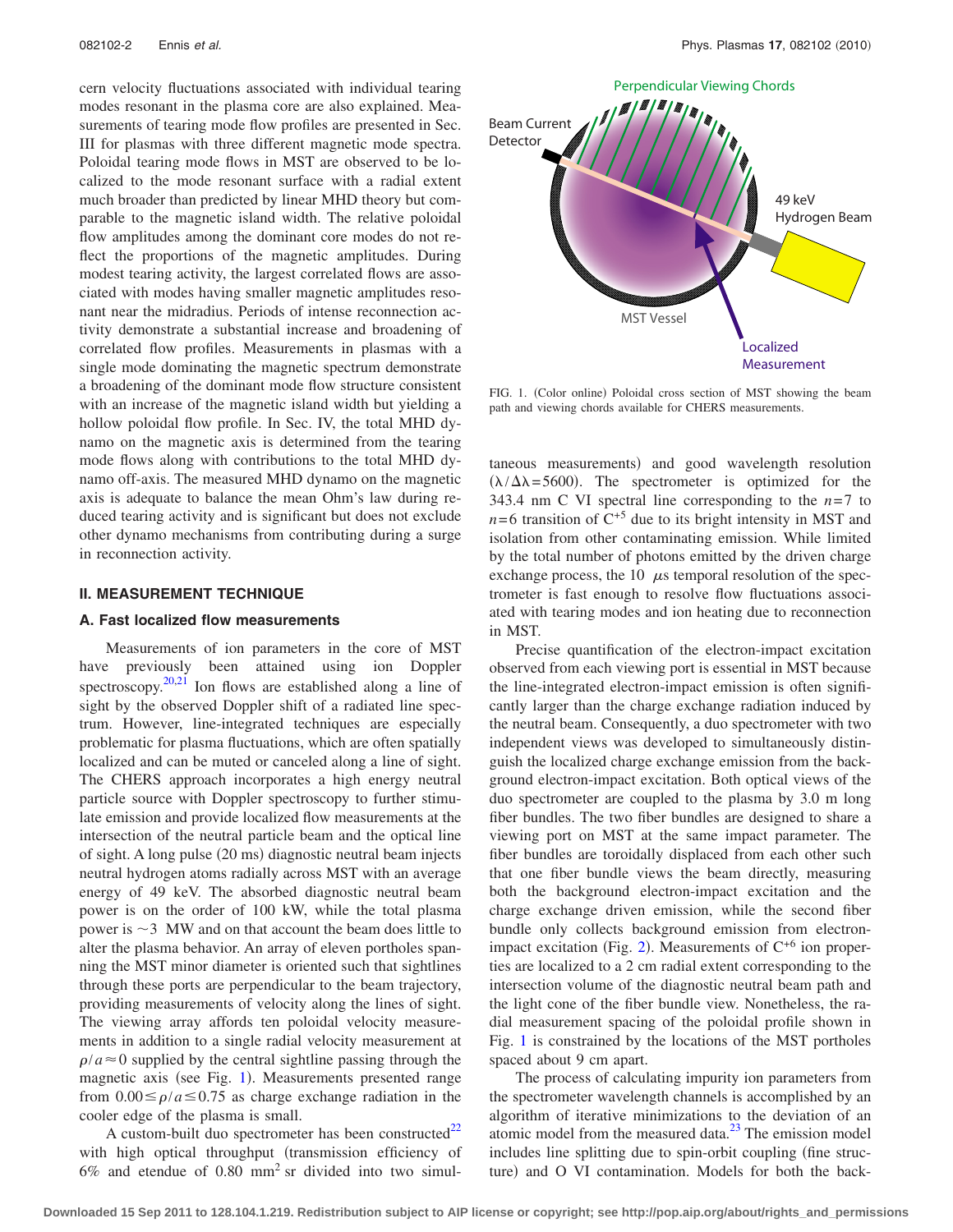<span id="page-2-0"></span>

FIG. 2. (Color online) Radial view along the diagnostic neutral beam path emphasizing the toroidal displacement of the background spectroscopic view essential for localized measurements.

ground electron-impact and charge exchange driven emission have been created using the Atomic Data and Analysis Structure (ADAS) database.<sup>24</sup> Additionally, the impurity ions measured by the CHERS diagnostic are assumed to be a good proxy for the bulk ion motion, which is the case in single-fluid MHD analysis where perpendicular flows are governed by  $\mathbf{E} \times \mathbf{B}$  forces.

Fluctuation quantities measured by the CHERS diagnostic are ensemble averaged to reduce measurement noise. Furthermore, ion velocity power spectra are computed from each ensemble. The power spectrum of the impurity ion poloidal velocity measured by the CHERS diagnostic at the  $\rho/a = 0.55$  outboard viewing chord presented in Fig. [3](#page-2-1) largely consists of measurement noise; however, correlation with the magnetic mode amplitudes extracts the part that is due to tearing modes. The velocity power spectrum is broadband, with a spike at low frequencies likely due to secular changes in the plasma on slow timescales. In the frequency range of the  $m=1$  magnetic mode activity in MST, the velocity power spectrum is generally flat with a bump between 10 and 20 kHz foreshadowing significant coherence between the velocity fluctuations at  $\rho/a = 0.55$  and the tearing mode magnetic amplitude.

<span id="page-2-1"></span>

FIG. 3. Poloidal velocity power spectrum for the  $\rho/a = 0.55$  outboard CHERS measurement location.

<span id="page-2-2"></span>

FIG. 4. (Color online) Typical safety factor profile in MST during quiescent plasma periods with the resonance surfaces of the dominant modes highlighted.

#### **B. Extracting tearing mode flows**

The CHERS diagnostic yields ion velocity as a function of time at a single spatial point. Velocity measurements are comprised of tearing mode flows, other flows and noise (Fig. [3](#page-2-1)). Extraction of the flows due only to tearing modes is accomplished through a correlation analysis of the measured velocity and magnetic measurements from a toroidal array of coils. The magnetic signals are well resolved; thus, a correlation removes uncorrelated flow and noise. Furthermore, a correlation with magnetic signals supplies mode-resolved tearing flows because the correlation analysis is performed with individual mode numbers. Finally, ensemble averaging over many similar plasmas further combats the high noise levels in individual plasma discharges. Details of the correlation analysis and the ensemble averaging will be explained in this section.

The RFP magnetic structure is highly sheared, resulting in a reversal of the toroidal magnetic field from the core to the edge of the plasma. $25,26$  $25,26$  The RFP safety factor (ratio of the magnetic field transits in the toroidal direction to transits in the poloidal direction) is a monotonically decreasing function of radius. Inspection of the MST safety factor profile (Fig. [4](#page-2-2)) reveals many tearing mode resonances across the plasma radius where the mode wavevector is perpendicular to the mean magnetic field  $(\mathbf{k} \cdot \mathbf{B} = 0)$ . Dominant modes resonant in the core of the RFP have a poloidal mode number,  $m=1$ , and a toroidal mode number,  $n \geq 2R/a$ . In general, the largest magnetic mode in the core of MST is characterized by  $m=1$ ,  $n=6$ , while modes of higher *n* number decrease in amplitude considerably as a function of  $n$ . All  $m=0$  magnetic modes are resonant at the reversal surface but are not observed to be large in the core. Magnetic fluctuations play a substantial role in the global dynamics of the RFP and much work has been carried out previously to characterize magnetic tearing mode behavior in the RFP. $5,27-33$  $5,27-33$  $5,27-33$ 

Direct measurements of the tearing mode spectrum in the core of MST are not available for any quantity, including magnetic fields. Nevertheless, magnetic mode spectral mea-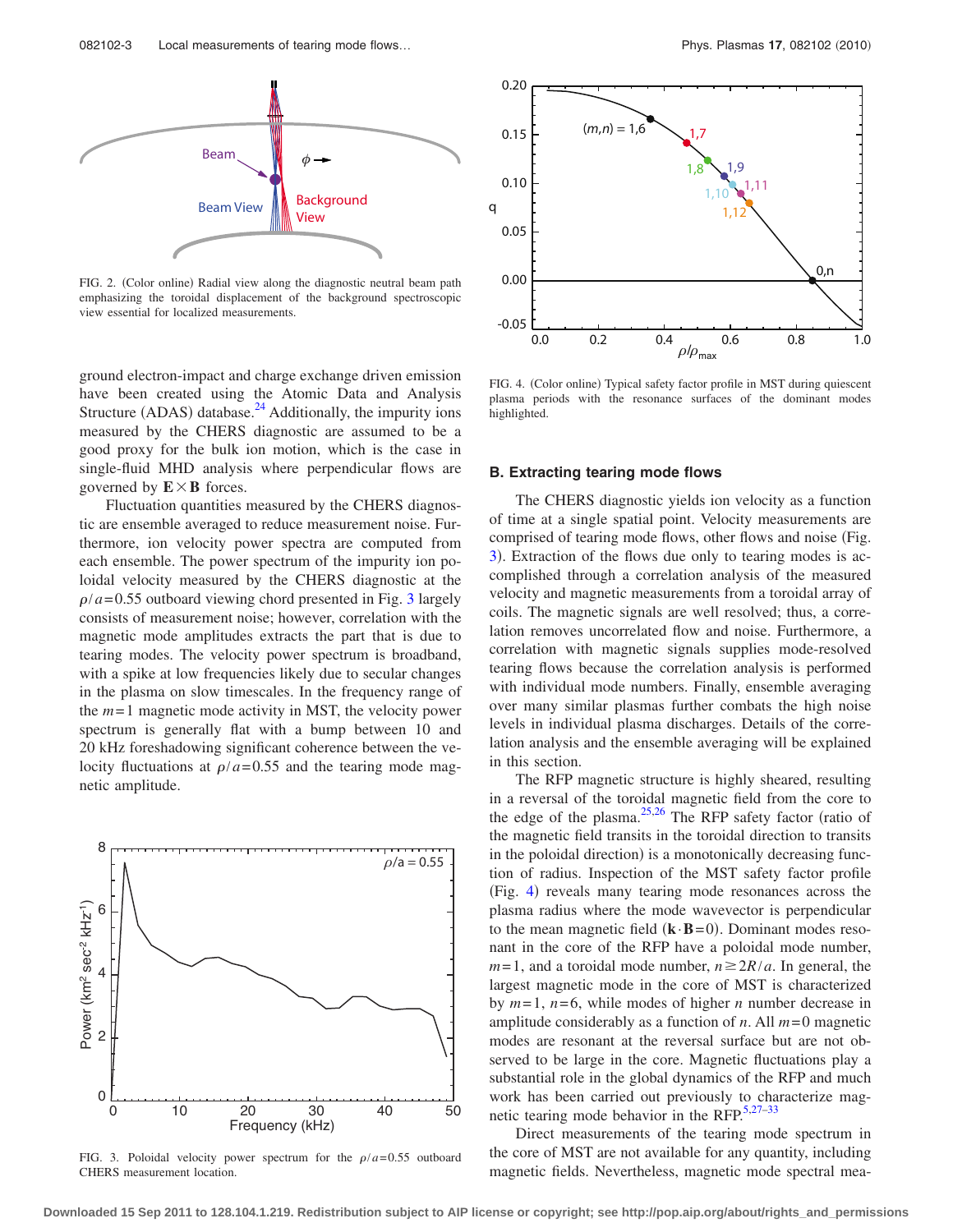<span id="page-3-0"></span>

FIG. 5. (Color) Magnetic mode power spectra of the poloidal field measured at the edge of the plasma for the dominant  $m=1$  modes in MST during quiescent periods.

surements are routinely made at the plasma wall by arrays of magnetic coils. Concurrent measurements at 64 toroidal locations evenly distributed around the toroidal circumference permit a spatial Fourier decomposition of the magnetic signals into discrete *n* mode constituents. Ensembles of the  $m=1$  tearing mode magnetic amplitudes measured by the toroidal array during quiescent plasma periods yield the power spectra plotted in Fig. [5.](#page-3-0) In MST, *m*= 1 magnetic mode activity is generally peaked between 10 and 20 kHz with the total power of each mode resonant in the plasma dropping sharply with higher toroidal mode number. A small shift of the mode power centroid to higher frequency is also evident with increasing toroidal mode number, as expected if the modes have similar toroidal phase velocities in the laboratory frame. Modes with a toroidal mode number above  $n = 12$  continue to decrease in power and are approximately two orders of magnitude smaller in total power than the dominant  $n = 6$  mode.

Tearing mode magnetic fluctuations in the plasma core are inferred from the edge array of coils as the dominant *m*= 1 core magnetic mode structures are understood to be global and coherent across the entire plasma radius. For the present analysis, experimental and computational data are combined to provide the best estimate of the absolute magnitude and phase of the dominant modes at all radial locations in the plasma core. Predictions for the spatial structure of the magnetic mode amplitudes provided by DEBS, a nonlinear single-fluid MHD computation code, $34$  are scaled to match the amplitudes of line-integrated measurements from a Faraday rotation diagnostic. $35$  The inferred relations between the magnetic dynamics at the wall and in the core used in this work are in agreement with prior experimental results in the RFP and predictions by MHD computational modeling. $26,30$  $26,30$  The multitude of tearing modes resonant in MST are responsible for small levels of continual reconnection throughout the plasma discharge as evidenced by the finite amplitude of the largest tearing mode measured at the vessel wall (Fig. [6](#page-3-1)). Periodically an impulsive surge in the reconnection activity is observed on a fast timescale  $(\sim 100 \ \mu s)$  which is not externally imposed. The surge in reconnection occurs for all tearing modes resonant in the experiment, which generates multiple reconnection sites simultaneously across the plasma volume and is referred to as a "sawtooth crash."<sup>36</sup> Additionally, fluctuation levels of almost all plasma parameters are many times larger during a sawtooth crash. For the purposes of this work, plasma discharges are segmented into two distinct types of intervals. Quasiequilibrium periods, defined to be at least 1.0 ms away from any sawtooth crash, are referred to as "quiescent periods" during which fluctuation levels are relatively low. Quiescent periods are subdivided into time windows of

<span id="page-3-1"></span>

FIG. 6. (Color online) Poloidal magnetic mode amplitudes for the two largest modes in MST measured by the toroidal array at the plasma wall. Sawtooth crashes are clearly evident at 11.5, 16.8, 24.1, and 30.8 ms during the discharge window. A time window from  $-0.3$  to  $+0.1$  ms relative to the sawtooth crash at 16.8 ms is shown, representing a single sawtooth interval included in the ensemble analysis. Likewise, a 0.5 ms window indicating one quiescent interval is highlighted during a period of low magnetic fluctuations. As many as three sawtooth events and twenty-five quiescent intervals per plasma discharge routinely were included in the ensembles.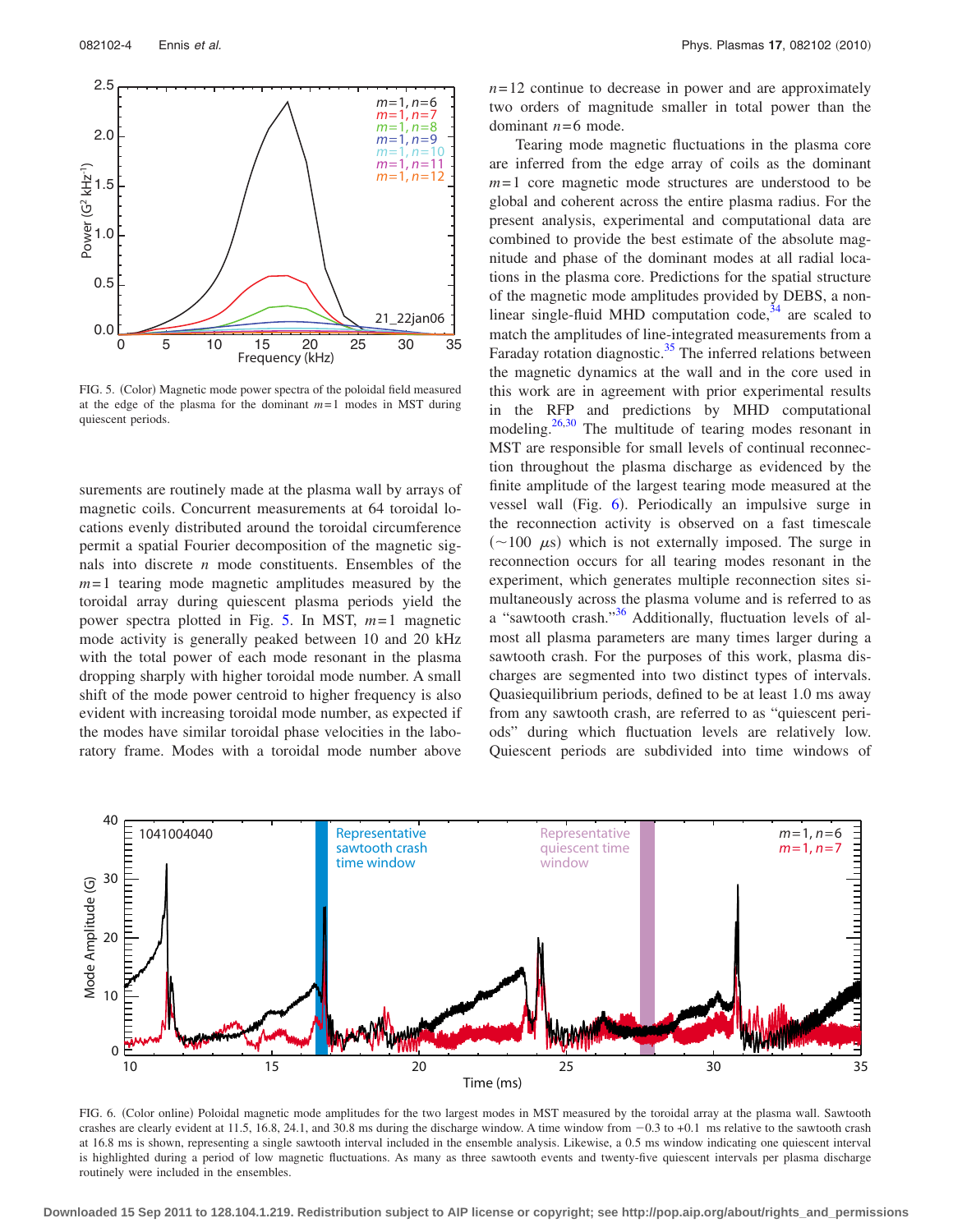0.5 ms to capture at least five complete oscillations of the MHD resistive tearing modes. The second type of interval was constructed around sawtooth crash events, providing measurements during varying amounts of reconnection. Sawtooth crash ensembles were created with 0.4 ms windows selected from  $-0.3$  to  $+0.1$  ms with respect to the sawtooth crash. The reduction of the time window duration to 0.4 ms is an attempt to capture the fast dynamics taking place at the crash while still affording sufficient time to resolve a few complete cycles of the tearing modes necessary for the Fourier analysis. The asymmetric window relative to the crash was necessary to avoid periods of no plasma rotation often occurring and persisting after a sawtooth crash. Figure [6](#page-3-1) illustrates the selection of a single quiescent interval and sawtooth event.

The low signal to noise ratio of the CHERS flow measurement makes ensemble averaging essential to reduce noise and discern significant plasma behavior. An ensemble of many time windows is also an average over toroidal and poloidal angle in the MST geometry, commonly referred to as a flux surface average. During ensemble selection, many consecutive quiescent windows or sawtooth crash events are chosen if they meet constraints on plasma parameters such as: electron density  $(n_e)$ , plasma current  $(I_p)$ , and reversal parameter  $(F \equiv \mathbf{B}_{\phi}(a) / \langle \mathbf{B}_{\phi} \rangle_{\text{vol}})$ . All data presented herein are characterized by  $n_e \sim 1.0 \times 10^{13}$  cm<sup>3</sup>,  $I_p \sim 400$  kA and  $F \sim -0.23$ .

The fluctuating flow associated with each tearing mode is described by

<span id="page-4-0"></span>
$$
\mathcal{V}_n = \frac{|\tilde{v}| |\tilde{b}_n| \gamma_{b_n v}}{\sqrt{|\tilde{b}_n|^2}},
$$
\n(1)

where  $\tilde{v}$  represents the total measured fluctuating velocity,  $\tilde{b}_n$ the fluctuating magnetic amplitude of the mode, and  $\gamma_{b}$  the coherence between the two signals. The coherence baseline of the tearing mode flow measurement is well characterized by the magnitude of coherence between two random (uncorrelated) signals

<span id="page-4-1"></span>
$$
\gamma_{b_n v}^{\text{baseline}} = \frac{1}{\sqrt{N_{\text{event}}}},\tag{2}
$$

where  $N_{\text{event}}$  is the number of events in the ensemble. Any measured coherence greater than the coherence baseline is considered to be significant. Therefore, larger ensembles reduce the minimum correlated flow that can be resolved.

The method of extracting tearing mode flows does have several limitations. First, a measurement at a single spatial location does not supply tearing mode flows at every instant in time; instead, it yields an ensemble averaged flow. Second, tearing modes must be rotating and not locked to the laboratory frame during all ensemble windows to ensure a random sample of the mode in space or phase. Locking can be a frequent occurrence in MST, especially during high current  $(\geq 400 \text{ kA})$  discharges. Lastly, the method is limited to only extracting flows due to tearing modes, not flows from any other source.

<span id="page-4-2"></span>

FIG. 7. (Color) The poloidal velocity pseudo *n*-spectrum of the impurity ions measured by the CHERS diagnostics at the five outboard radial locations during quiescent periods. Peaks of the correlated flow associated with each tearing mode are well matched to the radial location of the mode resonant surfaces.

#### **III. TEARING MODE FLOWS**

#### **A. Quiescent periods**

The impurity ion velocity pseudo *n*-spectrum denoted by  $V_n$  is calculated according to Eq. ([1](#page-4-0)) and determines the magnitude of the fluctuating velocity in the poloidal direction that is correlated with each tearing mode. The gray band represents the velocity pseudo *n*-spectrum baseline for  $\sim$ 1000 quiescent windows and is defined by the combination of Eqs.  $(1)$  $(1)$  $(1)$  and  $(2)$  $(2)$  $(2)$ . The seven different baselines corresponding to each of the modes included in Fig. [7](#page-4-2) have been combined into the gray band, illustrating the spread of the seven velocity pseudo *n*-spectrum baselines. The largest correlated velocities are observed near the midradius with the  $n=9$  and  $n=10$  toroidal modes, while modest flows are associated with the dominant  $n=6$  mode. Poloidal tearing mode flow amplitudes during quiescent intervals are measured to be approximately three orders of magnitude less than the Alfvén velocity  $(v_A \equiv B/\sqrt{\mu_0 \rho})$  of  $\sim 2.0 \times 10^3$  km/s. Furthermore, very little correlated flow exists at the center of the plasma or the maximum radial extent of the measurement.

The structure of the poloidal tearing mode flows exhibits three principle features: (a) the flow due to each mode is peaked near the radius of its resonant surface, (b) the radial extent of the correlated flows are consistent with the expected island sizes, and (c) the relative flow amplitudes are dissimilar from the magnetic *n*-spectrum. Strong agreement exists between the radial position of the correlated flow peaks and the mode resonant surfaces highlighted on the safety factor profile in Fig. [4.](#page-2-2) Localization of the correlated flows near the mode resonant surfaces, where reconnection occurs, suggests the measured flows are associated with reconnection on these surfaces. All tearing modes demonstrate significant correlated flow at a minimum of one measurement location with most modes having substantial correlated flow at only one measurement location. Therefore, we conclude that the radial extent of the flow fluctuations due to a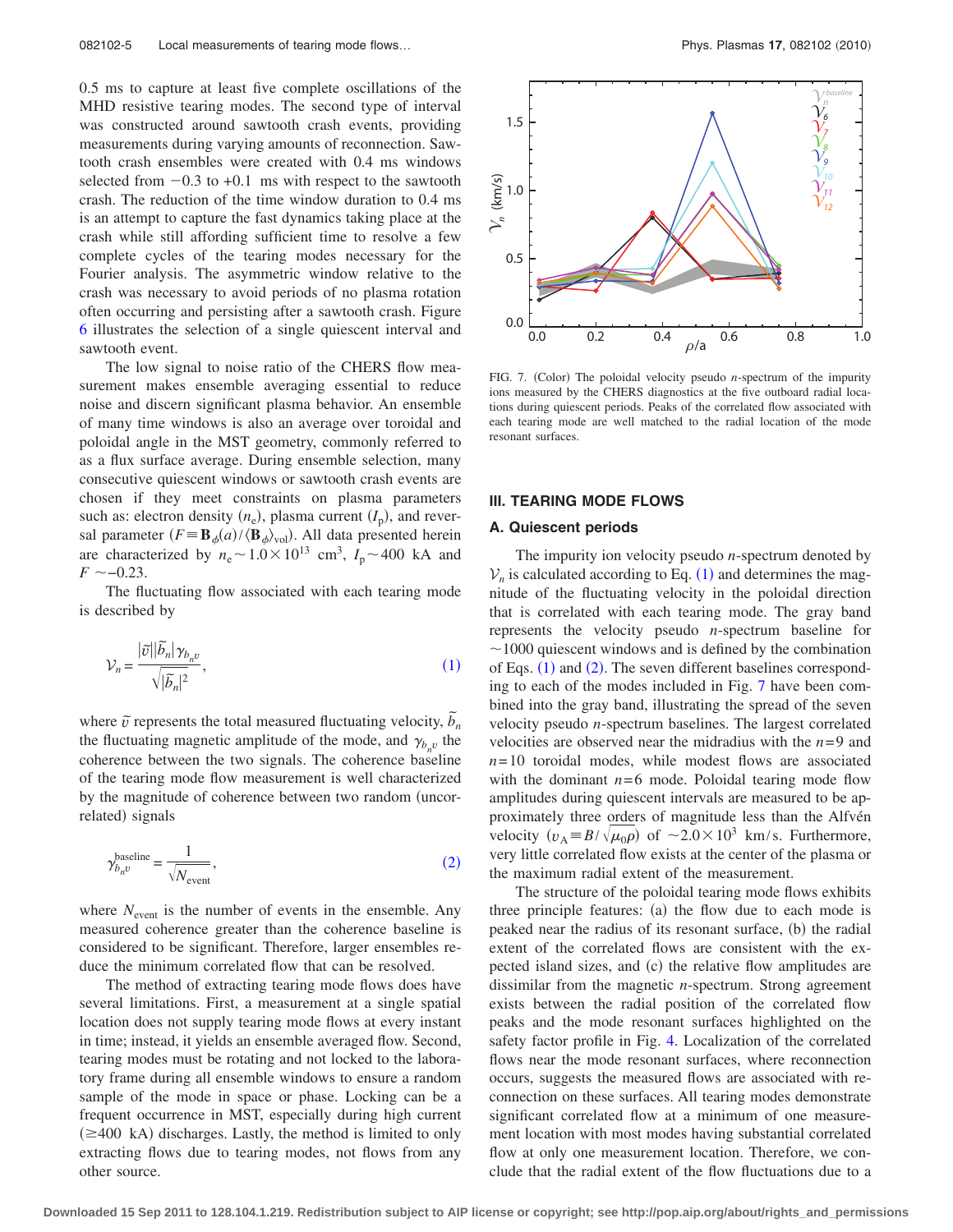<span id="page-5-0"></span>

FIG. 8. (Color online) The ratio of the peak poloidal tearing mode flow to poloidal magnetic amplitude at the wall for each core mode measured in MST during quiescent periods (circles) and the corresponding multimode nonlinear DEBS calculations (squares). In each case, correlated velocity fluctuations are normalized to the Alfvén velocity and magnetic mode amplitudes are normalized to the mean magnetic field on-axis.

single tearing mode is of the order of the CHERS measurement spacing  $(\sim 9 \text{ cm})$ . While a 9 cm spatial extent of the fluctuating velocity is narrow relative to the magnetic mode profiles, the flow structures are broad when compared to linear calculations where flow gradients are on the scale of the resistive layer width  $(\sim 1$  mm in MST). The measurements indicate that nonlinear contributions to the flow profile are important. Previous calculations of the tearing mode island width during quiescent periods estimate the dominant  $n=6$ island width to be  $\sim$  18 cm with the remaining *n*=7 to 12 islands having widths between 9 and 4 cm wide. $37$  These island width calculations are mostly in agreement with the tearing mode flow profiles, perhaps suggesting that the radial extent of the tearing mode flow is related to the island width as a result of kinetic processes. It is also possible the radial flow profile is related to nonlinear MHD effects such as mode coupling or non-MHD physics. For example, a twofluid analysis in MST yields an ion-sound gyroradius,  $\rho_s$  ~ 1 cm. While it is clear that a linear MHD description cannot explain the structure of the measured tearing mode flows, we are unable to distinguish which nonlinear effect is responsible for the broadening.

A prominent feature of the poloidal tearing mode flow spectrum is that the relative flow amplitudes do not resemble the poloidal magnetic spectrum which decreases monotonically from  $n=6$  to higher toroidal mode numbers. Modest flows are observed near the axis of MST with the greatest flows at the midradius of the plasma, despite the dominant tearing modes being resonant closer to the axis. In contrast, predictions of the poloidal tearing mode flow *n*-spectrum using DEBS, a single-fluid MHD analysis in a cylindrical geometry, generally reflect the magnetic amplitude *n*-spectrum. A comparison of normalized tearing mode flows reveals that while the approximate magnitude of the flow velocities predicted by DEBS may be reasonable, the trend versus *n* mode number does not agree with the measurement (Fig. [8](#page-5-0)). Thus,

<span id="page-5-1"></span>

FIG. 9. (Color) The poloidal velocity pseudo *n*-spectrum of the impurity ions measured by the CHERS diagnostics at the five outboard radial locations during a sawtooth crash  $(-0.3$  to  $+0.1$  ms). Tearing mode flows during the crash are both large in amplitude and broad in radius but exhibit similar peak magnitudes.

it is likely that the total (radial, poloidal, and toroidal) tearing mode flow *n*-spectrum is very different from the magnetic mode *n*-spectrum. Then again, the difference between the measured flow and magnetic *n*-spectra could result from only sampling the poloidal component of the velocity. Due to the structure of the mean magnetic geometry in MST, poloidal CHERS measurements would be very sensitive to large parallel flows in the edge region where the mean magnetic field is nearly aligned with the poloidal direction. A toroidal CHERS view currently is being developed to investigate this detail further.

#### **B. Impulsive reconnection**

Measurements of tearing mode flows also have been made during intervals of intense fluctuations referred to as a sawtooth crash. A surge in reconnection during a sawtooth crash takes place at multiple tearing mode resonant surfaces across the plasma radius and is expected to drive large flows. Background electron-impact excitation emission increases dramatically during the sawtooth crash, reducing the signal to noise ratio of the charge exchange measurement. On the other hand, magnetic mode amplitudes grow substantially leading up to the crash, in turn driving strong flows and thereby making it possible to resolve the correlated flow spectrum despite the high background emission. Sawtooth crash ensembles have been generated using the same discharges and similar plasma parameters as the quiescent case.

Velocity fluctuation profiles measured during the sawtooth crash, plotted in Fig. [9,](#page-5-1) exhibit large flows correlated with tearing modes and are consistent with an increase of magnetic mode activity. In addition, most of the modes display a broader spatial structure denoted by significant correlated flow above the baseline at more than one measurement location. Broadening of the tearing mode flows is beyond what can be explained by movement of the resonance surfaces during a sawtooth crash. Yet, the tearing mode flows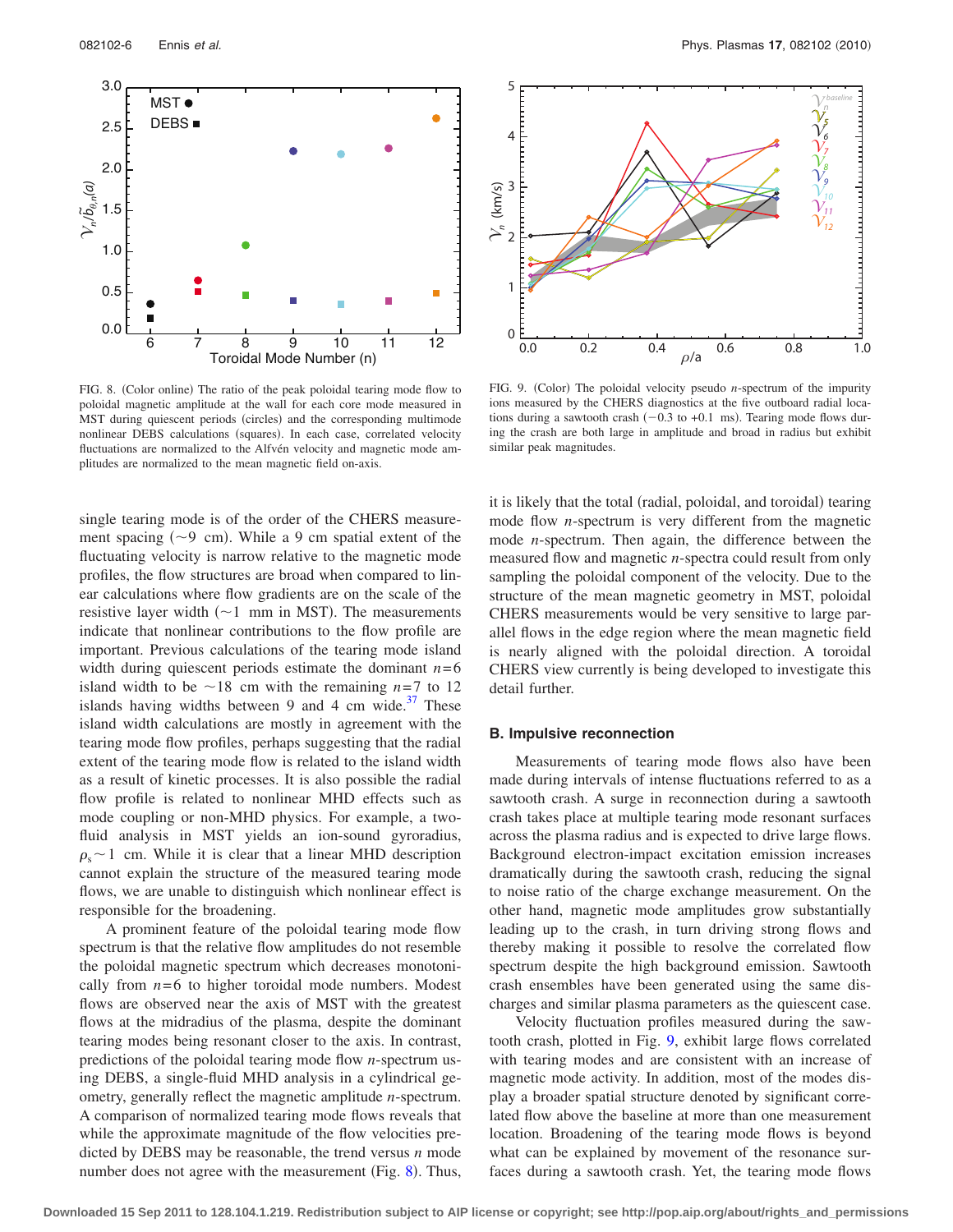<span id="page-6-0"></span>

FIG. 10. (Color) The poloidal velocity pseudo *n*-spectrum of the impurity ions measured at the five outboard radial locations during QSH plasma periods.

generally remain peaked near the expected locations of the associated resonant surfaces. Interestingly, flows due to the different tearing modes have similar peak magnitudes, in contrast to the quiescent case where smaller magnetic mode amplitudes correspond to larger correlated poloidal flows. As a result, the flow *n*-spectrum better resembles the magnetic *n*-spectrum during a sawtooth crash. Finally, flow fluctuations near the magnetic axis are significantly correlated with the  $n=5$  to 7 modes, contrary to the quiescent ensemble in which correlated flow magnitudes are measured to be similar to the baselines. Higher velocity pseudo *n*-spectrum baselines reflect the smaller number of sawtooth events  $(\sim 100)$ compared to quiescent ensembles and the lower signal to noise level existing during a crash.

# **C. QSH**

Data presented in Figs. [7](#page-4-2) and [9](#page-5-1) included only multiple helicity (MH) intervals in which the largest tearing modes are comparable in amplitude. Quasi-single helicity (QSH) periods differ in that the amplitude of a single mode dominates the  $n$ -spectrum.<sup>38</sup> The width of the spectrum is customarily quantified by the parameter,  $N_s = 1/\sum_n (W_n/\sum_n W_n)^2$ , where  $W_n$  is the energy of the  $m=1$ ,  $n$  mode. A spectrum with only one mode corresponds to  $N_s = 1$ . MH plasmas are defined to be periods where on average  $N_s \geq 2$  while QSH is characterized by  $N_s < 2$ . During QSH plasma periods in MST, the peak power of the  $n=6$  poloidal magnetic field measured at the wall increases more than threefold whilst the power in other modes remains identical to the MH ensemble or drops slightly. A QSH ensemble of 0.5 ms intervals at each measurement location was selected from the same plasma discharges used for the MH ensembles; yet, higher baseline levels are present in the QSH ensembles due to the smaller number of QSH events  $({\sim}200$  to 300 intervals). Measurements during QSH periods (Fig. [10](#page-6-0)) show the dominant  $m=1$ ,  $n=6$  flow profile is clearly broadened in radius. Significant  $n=6$  flow appearing well above the baseline at two measurement locations establishes the radial extent of the correlated flow to be greater than 9 cm but less than 27 cm. It is likely that the broadening of the  $n=6$  tearing mode flow profile is a result of the increased magnetic island width in conjunction with the growth of the mode magnetic amplitude observed during QSH.<sup>3</sup>

Previous line-integrated spectroscopic measurements of tearing mode flows during QSH periods in MST suggested that an ordered helical flow pattern emerges when the plasma approaches a helical state. $38,39$  $38,39$  Flows correlated with the  $n=6$  mode were observed across most of the plasma radius. The localized flows illustrated in Fig. [10](#page-6-0) are greater than the line-integrated measurements by at least a factor of two with measurement baselines larger than the line-integrated profiles, suggesting the two measurements could be consistent. Finally, local flows associated with the  $n=7$  to 12 tearing modes during QSH are relatively unchanged in amplitude from the MH case while previous line-integrated flows indicate a small drop in these modes. Differences between the local and line-integrated flow magnitudes are likely due to spatial averaging of the line-integrated spectroscopic view across the plasma.

For comparison, line-integrated profiles of the recent spectroscopic measurements provided by the second background view (data not shown) reproduce several of the characteristics previously reported during QSH events. Common features include an increase of the  $n=6$  tearing mode flow along with broader flow structures for all modes when compared to MH periods. Still, line-integrated peak flows remain significantly less than the peak localized flows, confirming that measurement localization is essential for determining the true amplitude and spatial extent of the tearing mode flows during QSH.

We conclude that while poloidal flows associated with the  $n=6$  mode during QSH intervals are larger and broader, they do not dominate the flow spectrum over the entire radius in contrast to the magnetic spectrum. The  $n=7$  to 12 modes maintain a similar flow structure during QSH while all tearing mode flows remain peaked near their resonant surfaces. The absence of any significant flow at the center of the plasma is not in agreement with single-fluid MHD models predicting a broadly peaked poloidal velocity fluctuation profile with the strongest flows on-axis.<sup>39</sup>

# **IV. MHD DYNAMO**

The presence of tearing mode flows has a number of potential consequences including dynamo action, viscous ion heating, and particle, momentum, and energy transport. Dynamo action is predicted and observed in many plasma labo-ratory experiments including the reversed-field pinch<sup>7[,9](#page-10-8)[,11](#page-10-10)</sup> and the spheromak.<sup>12,[40,](#page-11-19)[41](#page-11-20)</sup> Dynamos are also believed to play a critical role in the dynamics of many natural geophysical and astrophysical systems such as the molten core of the Earth, $42$  the sun, galaxies, accretion disks, and astrophysical igts.<sup>43,[44](#page-11-23)</sup> We consider the role of the MHD dynamo,  $\langle \tilde{v} \times \tilde{b} \rangle$ in MST as a result of measured tearing mode flows. The total MHD dynamo on the magnetic axis is established for the same plasma experiments reported in Sec. III and compared to expectations of the electric field and current profile from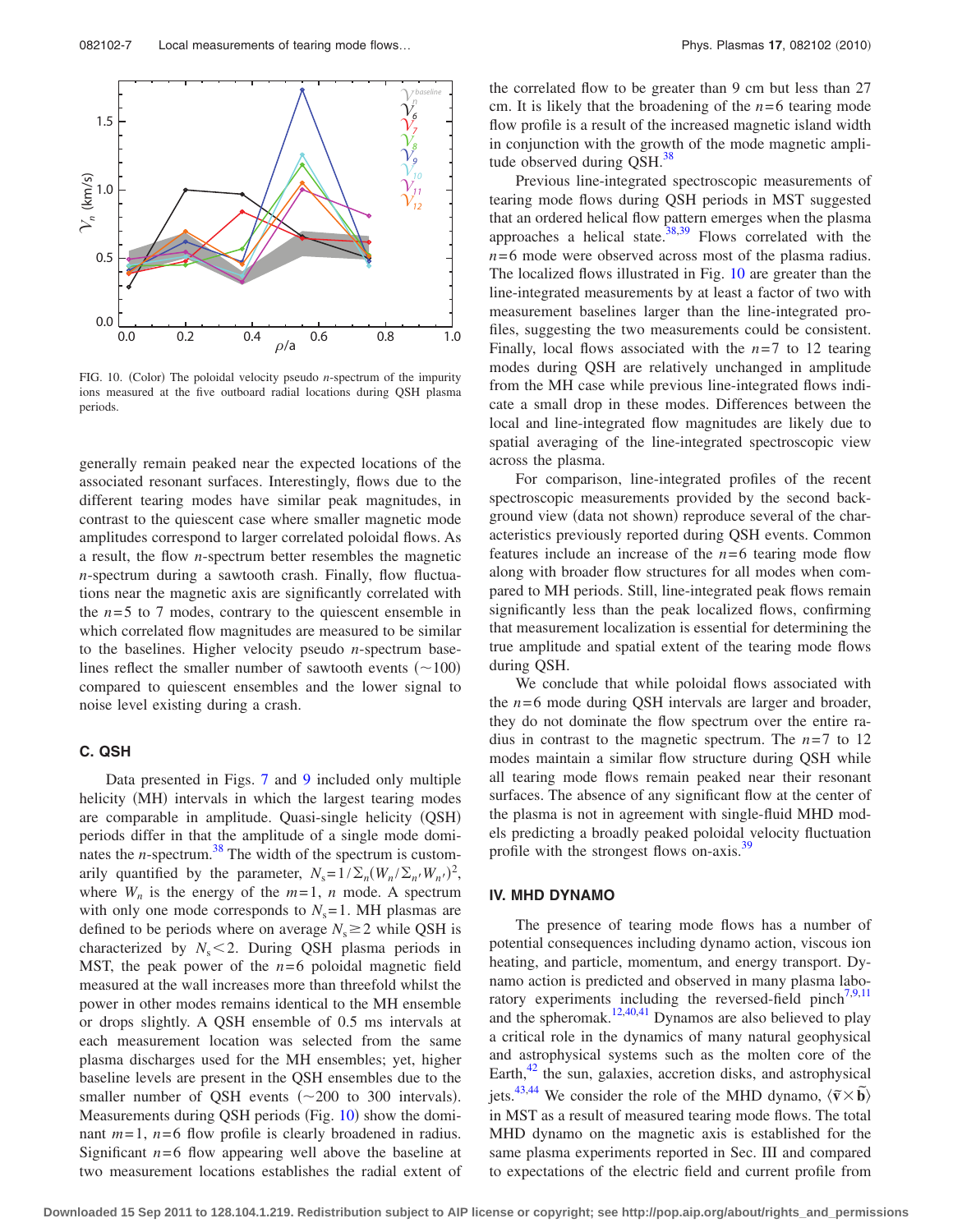<span id="page-7-0"></span>

FIG. 11. (Color online) The parallel electric field and current profiles established by equilibrium reconstruction during quiescent periods. The total measured MHD dynamo on-axis is  $+0.52 \pm 0.10$  V/m.

equilibrium reconstruction. Additionally, contributions to the total MHD dynamo resulting from poloidal tearing mode flows off-axis are calculated for the same assortment of plasma conditions.

In the RFP, dynamo action does not generate additional magnetic energy from kinetic energy or sustain magnetic energy for longer than resistive timescales. Instead, the RFP dynamo redistributes the magnetic profile by driving current in one region and suppressing it in another. Specifically, the dynamo works to flatten the peaked parallel (magnetic field aligned) current profile by increasing current in the edge of the plasma while reducing current in the core. $9-11,45$  $9-11,45$  $9-11,45$  Figure [11](#page-7-0) illustrates the flat parallel current profile relative to the core peaked applied electric field. The positive toroidal direction is defined as the direction of the mean magnetic field on-axis, yielding an electric field and current in the negative toroidal direction on-axis in MST. The difference between the applied parallel electric field and the resulting parallel current profile has long been presumed to be balanced by dynamo action.

In MST, the total magnetic energy far exceeds the total kinetic energy of the plasma. As a result the  $J \times B$  back reaction of the magnetic field on the plasma flow is significant enough to strongly couple the magnetic field and the plasma flow. A strong field system is described by the generalized Ohm's law,

<span id="page-7-1"></span>
$$
-\frac{m_{\rm e}}{e^2 n_{\rm e}} \frac{\partial \mathbf{J}}{\partial t} + \mathbf{E} + \mathbf{v} \times \mathbf{B} - \frac{1}{en_{\rm e}} \mathbf{J} \times \mathbf{B} + \frac{\nabla P_{\rm e}}{en_{\rm e}} = \eta \mathbf{J},\tag{3}
$$

where  $m_e$ ,  $e$ ,  $n_e$ , and  $P_e$  are the electron mass, charge, density and pressure respectively. Writing each quantity as the sum of a mean and fluctuating component, while taking the flux surface average in toroidal geometry (average over poloidal and toroidal angle) reduces the parallel component to $<sup>7</sup>$ </sup>

<span id="page-7-2"></span>
$$
\eta \mathbf{J}_{\parallel} - \mathbf{E}_{\parallel} = \langle \widetilde{\mathbf{v}} \times \widetilde{\mathbf{b}} \rangle_{\parallel} - \frac{1}{en_{\rm e}} \langle \widetilde{\mathbf{j}} \times \widetilde{\mathbf{b}} \rangle_{\parallel},\tag{4}
$$

where  $\langle \ \rangle$  denotes a flux surface average. Parallel fluctuations in the pressure and current have been neglected in this analysis. The difference between the mean parallel electric field and the current profile is accounted for by fluctuations in the magnetic field correlated with either the velocity (single-fluid MHD dynamo) or current fluctuations (two-fluid Hall dynamo). Both dynamo terms have the potential to drive current along magnetic field lines and ultimately balance parallel Ohm's law. It is not yet fully understood where in the plasma and at what times during the sawtooth cycle each of the two dynamo terms contributes to satisfy parallel Ohm's law in the core of MST.

The importance of the two-fluid Hall dynamo has previously been investigated in the core of MST. $^{13}$  During a sawtooth crash, the Hall dynamo due to the  $n=6$  dominant tearing mode is found to generate a large electromotive force that is localized to an  $\sim$ 8 cm radial width about the mode resonance surface. However, the parallel electric field during a sawtooth crash is measured to be large throughout the plasma volume and it is therefore anticipated the MHD dynamo will contribute significantly on the magnetic axis. Likewise, during quiescent plasma periods the Hall dynamo is small and is not expected to contribute to the parallel current at radii away from mode resonant surfaces such as near the magnetic axis.

Our technique for measuring the MHD dynamo is a mean field approach via averaging over flux surfaces and considering only the component parallel to the mean magnetic field. In MST, the mean magnetic field on-axis is completely in the toroidal direction; therefore, the parallel dynamo on-axis can only result from fluctuations perpendicular to the toroidal direction. Furthermore, at the origin the concept of a poloidal coordinate breaks down and the total MHD dynamo reduces to

<span id="page-7-3"></span>
$$
\langle \tilde{\mathbf{v}} \times \tilde{\mathbf{b}} \rangle_{\parallel} = |\tilde{v}_{\perp}| |\tilde{b}_{\perp}| \gamma_{vb} \cos \delta_{vb}, \tag{5}
$$

where the MHD dynamo depends on the absolute magnitude of the perpendicular fluctuating velocity and magnetic field components, along with the coherence  $(\gamma)$  and the cosine of the phase difference between the velocity and magnetic signals  $(\delta)$ . The tearing mode magnetic fields are measured by an array of coils at the wall. Using the amplitude and phase of each magnetic mode, the magnetic field at the CHERS measurement location is calculated. The subsequent magnetic field corresponds to the component of  $\tilde{b}_\perp$  along the diagnostic neutral beam path and perpendicular to the mea-surement of the tearing mode flows (see Fig. [1](#page-1-0)). Therefore, a measured phase difference of zero corresponds to prefect temporal phasing of  $\tilde{v}_{\perp}$  and  $\tilde{b}_{\perp}$  directed orthogonally to each other. For maximum MHD dynamo action to occur, the perpendicular velocity and magnetic fluctuations must be perfectly coherent with a phase difference of zero or  $\pi$ . A measured phase of zero generates MHD dynamo in the positive toroidal direction while a phase of  $\pi$  produces MHD dynamo in the negative toroidal direction. A phase other than zero or  $\pi$  indicates the  $\tilde{v}_{\perp}$  and  $\tilde{b}_{\perp}$  helical structures are shifted relative to one another and not quite optimal for producing maximum dynamo. Likewise, zero coherence or a phase difference of  $\frac{\pi}{2}$  or  $3\pi/2$  will result in zero MHD dynamo. It is assumed that  $\tilde{v}_{\perp}$  and  $\tilde{b}_{\perp}$  are circularly polarized on the magnetic axis.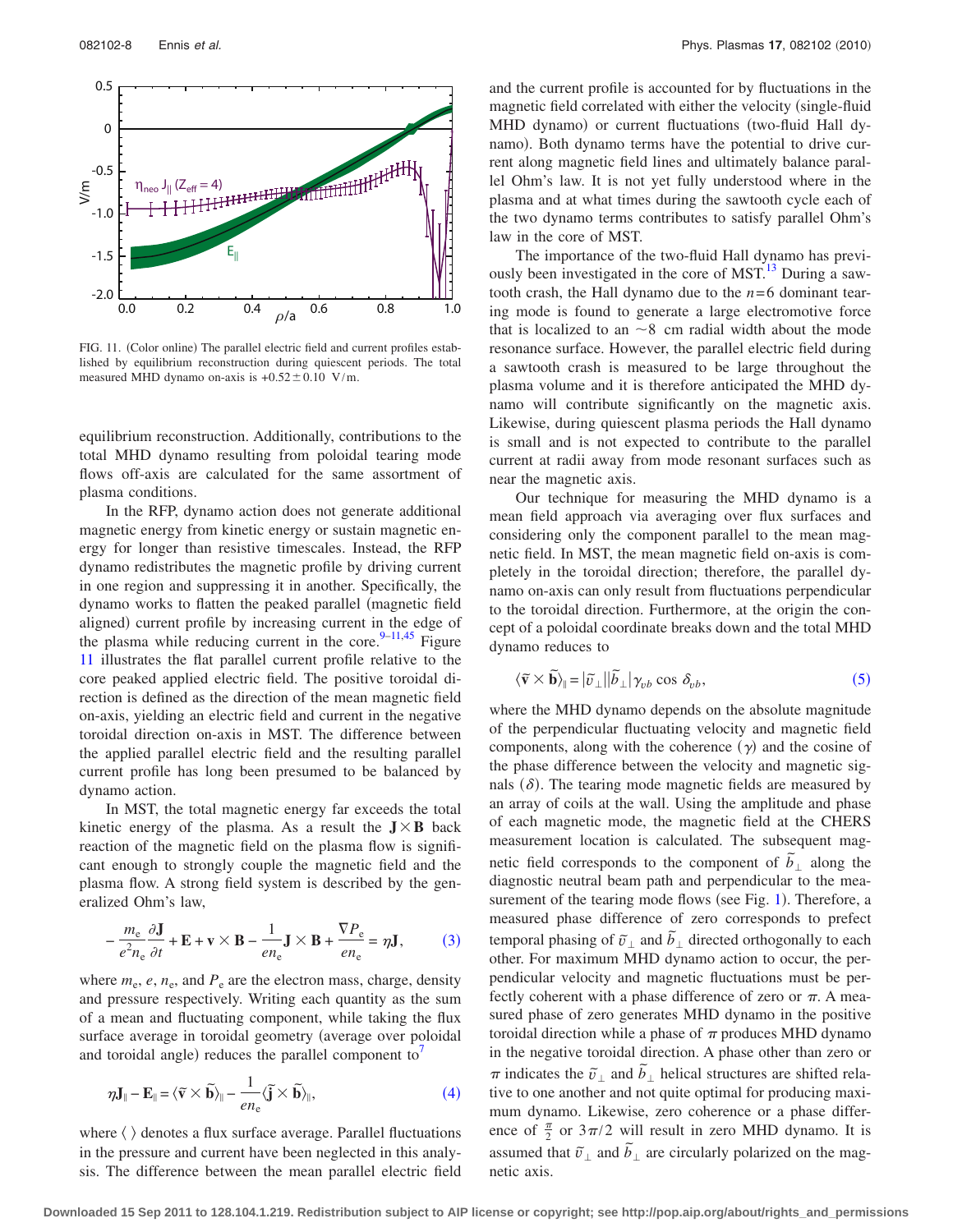To establish the total perpendicular tearing mode flow we reconstruct the total perpendicular magnetic fluctuation on-axis, at any given point in time, from the measured poloidal magnetic field fluctuations at the wall. To this end, an additional signal representing the combined magnetic fluctuations from all significant tearing modes on-axis was created and is denoted by " $\tilde{b}_{\text{sum}}$ ". The  $\tilde{b}_{\text{sum}}$  signal is assembled before ensemble averaging by summing the time varying poloidal magnetic amplitudes associated with each  $m=1$ ,  $n=5$ to 12 tearing mode measured at the wall for each realization in the ensemble

<span id="page-8-0"></span>
$$
\widetilde{b}_{\text{sum}}(t) \equiv \sum_{n=5}^{12} \widetilde{b}_{\theta,n}(t).
$$
\n(6)

The  $\tilde{b}_{\text{sum}}$  signal is carried through the ensemble averaging analysis in the same manner as the individual tearing modes. Due to the relative amplitudes of the core tearing modes Fig. [5](#page-3-0)),  $\tilde{b}_{\text{sum}}$  is heavily weighted toward the largest amplitude modes with low *n* number. The correlated velocity baseline associated with  $\tilde{b}_{\text{sum}}$  is similar to the individual tearing mode baselines; however, the total fluctuating velocity from all modes combined is larger than for any given mode and hence can more easily be measured. Most importantly, correlation with the  $\tilde{b}_{\text{sum}}$  signal represents the most direct measure of the total MHD dynamo in the core of MST because it resolves the combined activity of all tearing modes.

A second method for determining the total MHD dynamo uses the magnetic and velocity fluctuations from individual modes, potentially yielding additional information about the contribution of each mode. Yet, velocity fluctuations near the magnetic axis for all the plasma regimes presented exhibit little or no significant correlation with any of the individual  $m=1$  magnetic modes because the measured tearing mode flows are frequently comparable to the baselines. Therefore, contributions from the individual tearing modes suggest a weak MHD dynamo on-axis. The real correlated velocity fluctuations on the magnetic axis are possibly as large as the baseline for each mode but cannot be resolved with the current data.

The baseline for the MHD dynamo measurement can be calculated using the experimental constraints. The MHD dynamo baseline is computed assuming maximum coherence  $(\gamma = \gamma^{\text{baseline}})$  and perfect phasing between the velocity and magnetic fluctuations  $(\delta = 0, \pi)$ 

<span id="page-8-1"></span>
$$
\langle \tilde{\mathbf{v}} \times \tilde{\mathbf{b}} \rangle_{\text{baseline}} = |\tilde{\mathbf{v}}_{\perp}| |\tilde{b}_{\perp}| \gamma_{vb}^{\text{baseline}}, \qquad (7)
$$

where  $\gamma^{\text{baseline}}$  is defined in Eq. ([2](#page-4-1)). The baseline of the MHD dynamo is an unsigned quantity that represents the absolute bound (positive or negative) of the MHD dynamo for the case that correlated velocity fluctuations do not exist. Once a dynamo measurement has been resolved above the baseline a statistical analysis is performed to determine the uncertainty in the correlated product.

#### **A. On-axis**

The MHD dynamo measured on-axis during quiescent periods for each of the core tearing modes along with the corresponding baselines are calculated according to Eqs. ([5](#page-7-3)) and ([7](#page-8-1)). For each tearing mode the measured MHD dynamo on-axis is smaller or equal to its baseline, which is consistent with the tearing mode flows in Fig. [7](#page-4-2) being similar to baseline. Nevertheless, there may still exist a finite positive MHD dynamo near the magnetic axis that cannot be resolved into individual modes using the current data. The total MHD dynamo calculated directly from the  $\tilde{b}_{\text{sum}}$  signal yields  $+0.52$  V/m, larger than the  $b_{\text{sum}}$  baseline of 0.42 V/m. While the magnitude of the total MHD dynamo is not greatly above the baseline, we can conclusively state the real total MHD dynamo on-axis is greater than zero. Calculations of the MHD dynamo using random signals in place of the measured velocity fluctuations produce two common features. First, an equal proportion of positive and negative dynamo contributions are generated by the set of all tearing modes. Second, the calculation of the MHD dynamo contributions for each tearing mode is generally far below the MHD dynamo baseline. In contrast, each of the measured tearing mode contributions in the quiescent case has a positive contribution with magnitudes comparable to the baseline except for the  $n=5$  mode, which is not always resonant. These two characteristics make it highly unlikely that the true MHD dynamo on-axis is zero. Finally, a statistical analysis establishes the uncertainty of the  $+0.52$  V/m MHD dynamo measurement on-axis to be  $\pm 0.10$  V/m.

Comparing the  $+0.52 \pm 0.10$  V/m measurement of the total parallel MHD dynamo on-axis to the difference between the parallel electric field and current profile in Fig. [11](#page-7-0) can determine if the MHD dynamo is adequate to satisfy the parallel Ohm's law in MST. Equilibrium reconstruction using  $MSTFit^{46}$  solves the Grad–Shafranov equation from measurements of the mean magnetic field at the edge of the plasma to determine the MHD equilibrium. The MSTFit calculations presented here also include line-integrated electron density measurements provided by interferometry as an input while assuming a neoclassical resistivity and  $Z_{\text{eff}}$ =4. During quiescent periods, the MSTFit reconstruction reveals the magnitude and sign of the required dynamo action near the magnetic axis are consistent with the  $+0.52 \pm 0.10$  V/m MHD dynamo measurement. Local measurements of the velocity fluctuations suggest the MHD dynamo is sufficient to satisfy parallel Ohm's law at the magnetic axis of the plasma during quiescent periods and contributions from other dynamo mechanisms are likely insignificant or cancel each other.

A similar analysis for the MHD dynamo on-axis is performed for sawtooth crash intervals. During a sawtooth crash, velocity fluctuations show modest correlation on-axis with the low  $n$  modes (Fig. [9](#page-5-1)). As a result, a finite MHD dynamo might be expected. The total MHD dynamo on the magnetic axis is computed for a time window of  $-0.3$  to +0.1 ms relative to the sawtooth crash. Significant MHD dynamo action is observed, due mostly to the dominant  $n=6$ tearing mode, resulting in a total dynamo of +6.6 V/m mea-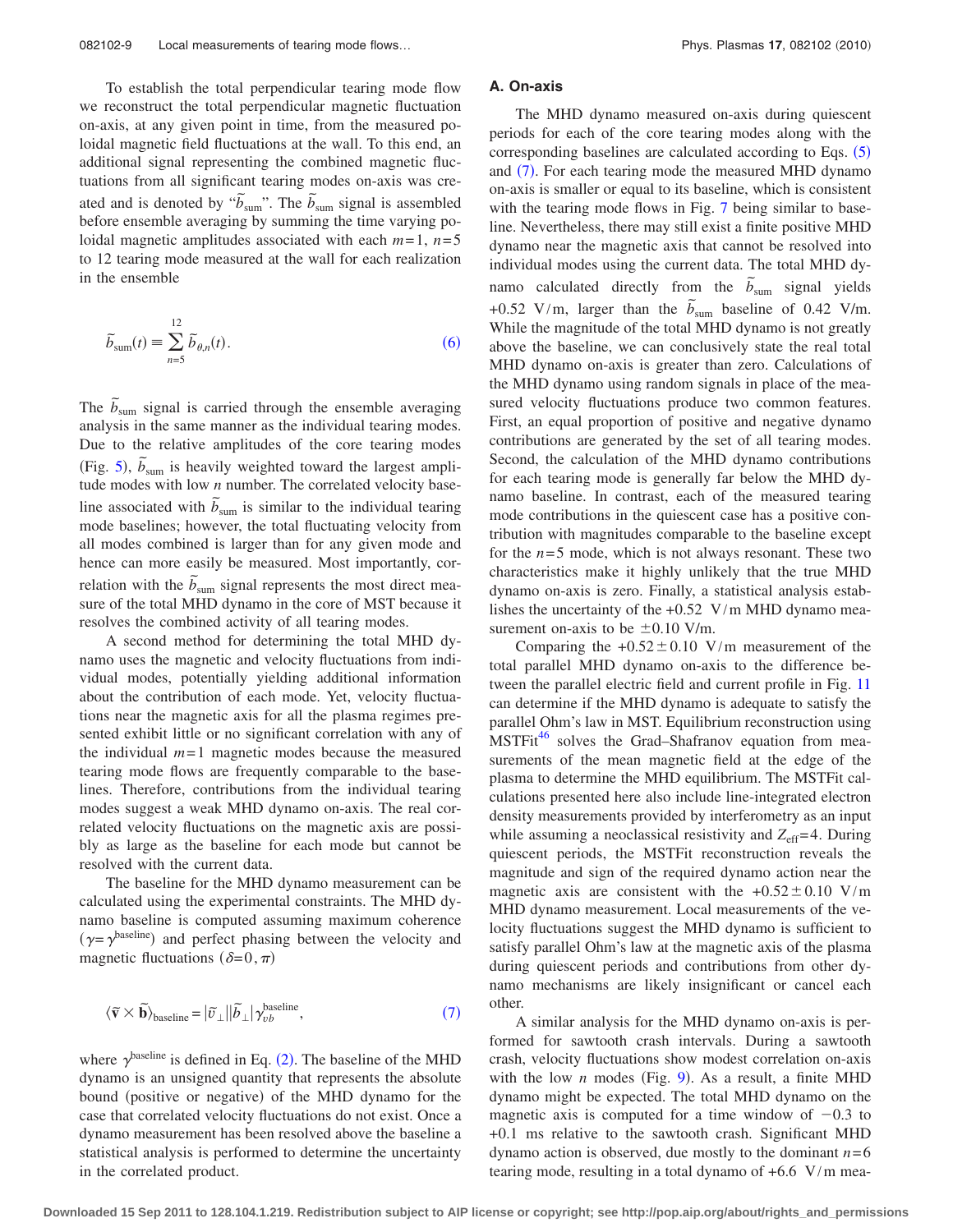<span id="page-9-0"></span>

FIG. 12. (Color online) The parallel electric field and current profiles established by equilibrium reconstruction from  $-0.1$  to  $+0.3$  ms relative to a sawtooth crash. The total MHD dynamo on-axis measured from  $-0.3$  to +0.1 ms relative to a sawtooth crash is  $+6.6 \pm 1.1$  V/m.

surably above the baseline of 5.8 V/m. Higher *n* modes resonant away from the magnetic axis generate insignificant dynamo relative to their baselines. Again, while the measured  $\tilde{b}_{sum}$  MHD dynamo is not far above the baseline, significant contributions from low *n* modes resonant near the magnetic axis imply the true total MHD dynamo during a crash is positive. Lastly, the uncertainty of the MHD dynamo measured during the crash is computed to be  $\pm 1.1$  V/m.

Reconstruction of the parallel electric field and current profile during the crash shows the anticipated dynamo action on the magnetic axis is larger than the measured datum for  $\tilde{b}_{sum}$  (Fig. [12](#page-9-0)). Error bars for the parallel electric field and current profile are determined by averaging over several sawtooth crashes. Vital to the accuracy of both the equilibrium reconstruction and the tearing mode correlation analysis is the need to average over finite time windows containing smooth signals with acceptable noise levels. The timing of the equilibrium reconstruction window relative to the sawtooth crash was chosen to achieve satisfactory fits to the electric field by selecting an interval over which the toroidal flux was increasing linearly. As a result, the equilibrium reconstruction was performed from  $-0.1$  to  $+0.3$  ms relative to the sawtooth crash, shifted later by 200  $\mu$ s from the MHD dynamo measurements. Equilibrium reconstruction demonstrates a larger need for dynamo action following the crash than prior to it. Therefore, it is possible the difference in averaging windows between the equilibrium reconstruction and the measured dynamo might account for the discrepancy in dynamo action. On the other hand, the results may point to the need for an additional dynamo mechanism at the crash to balance parallel Ohm's law. The two-fluid Hall dynamo resulting from the  $n=6$  tearing mode has been measured to be large at a sawtooth crash but localized to within  $\sim$ 8 cm of the resonant surface.<sup>13</sup> Likewise, it is possible the  $n=5$  tearing mode resonant in the core after the crash could generate substantial Hall dynamo action near the magnetic axis.

In conclusion, measurements during the crash demonstrate that the MHD dynamo is significant but does not discount the contributions of other dynamo mechanisms. It is

<span id="page-9-1"></span>

FIG. 13. Contributions to the MHD dynamo resulting from poloidal tearing mode flows during quiescent periods. The on-axis measurement represents the total MHD dynamo and the gray area indicates the  $\tilde{b}_{\text{sum}}$  dynamo baseline at each measurement location.

possible that the MHD dynamo becomes very large after the crash and is sufficient to account for the difference in the parallel current and electric field at all times. Alternatively, an additional dynamo mechanism could be active after the crash, but in either case the large dynamo action at the crash should decay on the order of milliseconds.

## **B. Off-axis**

A complete measurement of the total parallel MHD dynamo at locations away from the magnetic axis requires all three components  $(r, \theta, \phi)$  of the velocity and magnetic field fluctuations. The measured tearing mode flows are limited to the poloidal component and hence give only one term of the toroidal dynamo by a cross product with the radial magnetic field fluctuations. We report on this *contribution* to the toroidal MHD dynamo generated by velocity fluctuations in the poloidal direction for the measured plasma regimes. It should be noted that the structure of the total parallel MHD dynamo off-axis could be very different from the measured contributions presented here, as the remaining three dynamo terms at any radial location could cancel or enhance the portion due to the poloidal velocity fluctuations.

Strong poloidal tearing mode flows at the plasma midradius during quiescent periods generate large MHD dynamo contributions, as shown in Fig. [13.](#page-9-1) The contributions to the toroidal dynamo produced by off-axis poloidal flows and radial magnetic fluctuations is more than an order of magnitude larger than the total MHD dynamo on-axis. Equilibrium reconstruction predicts a reversal of the total parallel dynamo action in MST from the core to the edge during both quiescent intervals and sawtooth crashes. Thus it is expected the addition of other MHD dynamo components or other dynamo mechanisms would reflect this sign change. A large toroidal dynamo in the edge due to the strong correlated poloidal flow fluctuations suggests the possibility of significant perpendicular  $\langle \tilde{v} \times \tilde{b} \rangle$  that is excluded from the parallel dynamo analysis.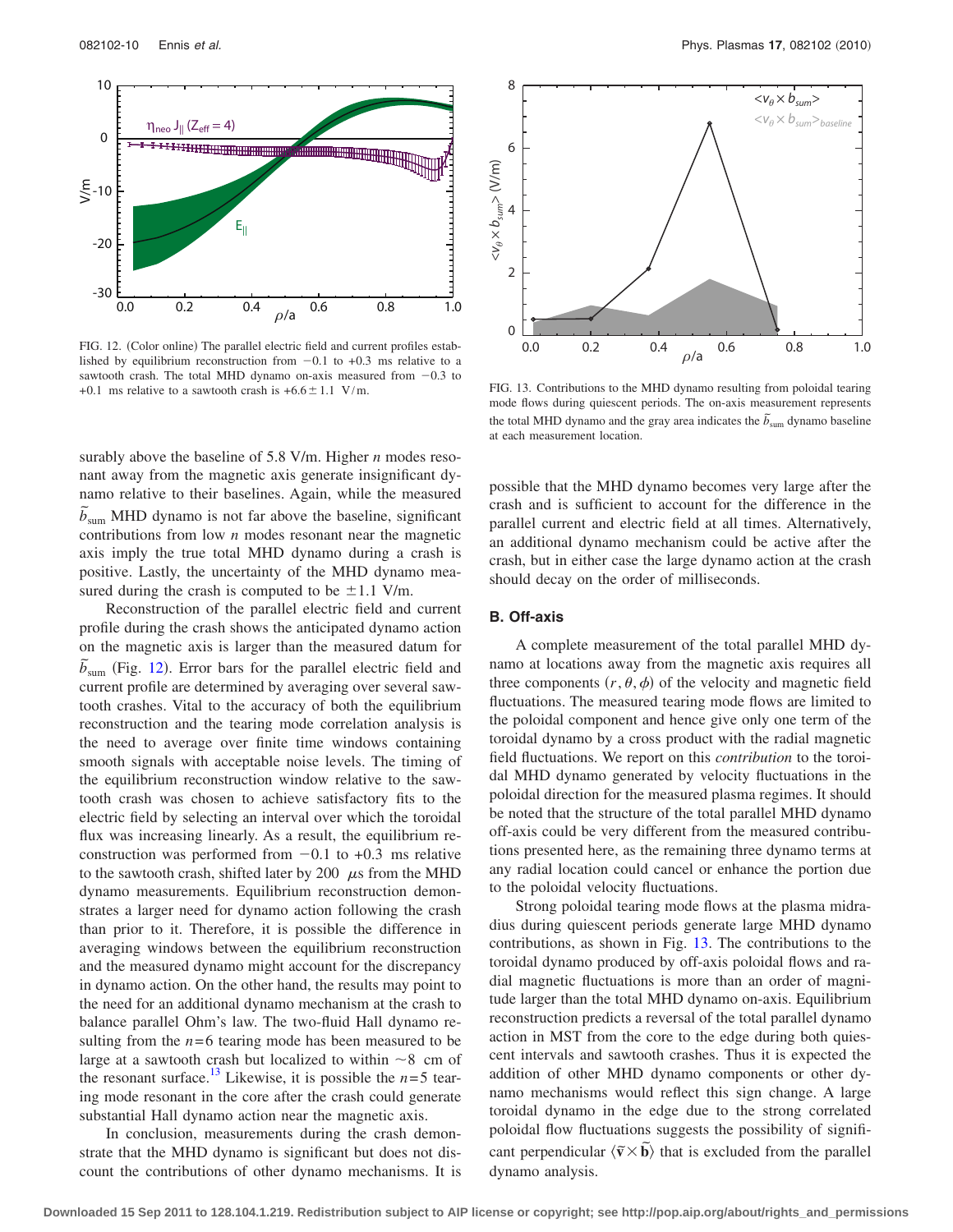During a sawtooth crash, the total parallel dynamo is expected to be significant across the plasma radius due to the considerable correlated flow fluctuations highlighted in Fig. [9](#page-5-1) and calculations yield substantial MHD dynamo activity. At a sawtooth crash, measurement noise and the limited number of events available for ensemble averaging drive the baselines above the measured dynamo at the outer two measurement locations (data not shown). Contributions to the MHD dynamo around the time of a sawtooth crash from correlated poloidal flows at the midradius are large when compared to the total dynamo action on the magnetic axis.

#### **V. SUMMARY**

Experiments described herein constitute the first local measurements of tearing mode flows in the core of a hot plasma. The measurements were made possible by the development of a novel duo spectrometer with concurrently high optical throughput and high dispersion optimized for high frequency measurements in MST laboratory plasmas. A modified Czerny–Turner layout is assembled with large optical components including two separate mosaic gratings capable of resolving low amplitude spectral emissions. Combining the innovative spectrometer with a hydrogen diagnostic neutral beam provides fast CHERS measurements of impurity ions in the plasma core localized to  $\sim$ 2 cm in the radial direction. Postprocessing of the raw spectroscopic emission accounts for asymmetries of the spectral line due to fine structure effects.

The flows generated by tearing modes play a fundamental role in the RFP dynamics. The recent diagnostic advances just described have enabled a study of the three-dimensional structure of tearing mode flows in the core of MST. Poloidal tearing mode flows are observed to be localized to the resonant surface with a radial extent on the order of the magnetic island width. These flows measurements are consistent with previous line-integrated measurements<sup>10</sup> suggesting similar localization of the flow, but the new direct measurements confirm this result. The tearing mode flows are narrow when compared to the magnetic mode profiles but much broader than linear MHD calculations, suggesting a number of possible nonlinear MHD or non-MHD effects are important to determining the radial breadth of the tearing mode flow. The amplitudes of the tearing mode flows are approximately three orders of magnitude less than the Alfvén velocity, in agreement with single-fluid MHD computation. However, the poloidal flow *n*-spectrum differs significantly from the magnetic *n*-spectrum. During quiescent intervals, the largest correlated flows of  $\sim$ 1.5 km/s are measured in association with modes having higher toroidal mode numbers, smaller magnetic amplitudes, and a resonance near the midradius. Dominant tearing modes characterized by lower toroidal mode numbers generate modest poloidal flow fluctuations of  $\sim$ 0.7 km/s closer to the magnetic axis. While the approximate magnitude of the predicted flow velocities are in agreement with the measurements, the trend with *n* number is not. At a sawtooth crash, characterized by a surge in the reconnection activity, correlated flow amplitudes increase substantially to  $\sim$ 3 to 4 km/s, become similar in magnitude for all tearing modes resonant in the core, and broaden in the radial direction. Results from QSH plasmas demonstrate a broadening of the  $m=1$ ,  $n=6$  flow structure consistent with an increase of the magnetic island width but still yielding flows near the resonant surface.

The tearing mode flows in MST are responsible for modification of the plasma equilibrium through dynamo action. Calculations of the MHD dynamo due to the presence of poloidal tearing mode flow profiles yield the complete MHD dynamo on-axis and contributions to the toroidal component off-axis. The total MHD dynamo on-axis is measured to be  $+0.52 \pm 0.10$  V/m during quiescent periods and is sufficient to account for the discrepancy between the parallel electric field and the current. During a sawtooth crash the measured MHD dynamo on-axis is  $+6.6 \pm 1.1$  V/m. While the measurement is significant when compared to the dynamo action needed to balance parallel Ohm's law, it does not exclude other dynamo mechanisms, such as the Hall dynamo, from contributing during intense reconnection activity. Contributions to the toroidal MHD dynamo resulting from large poloidal flows at the midradius generate considerable dynamo action during both quiescent intervals and sawtooth crashes in comparison to the total dynamo action on-axis. These calculations reflect the structure of the tearing mode flows, implying the phase between the velocity and magnetic fluctuations is favorable for dynamo action and robust across plasma regimes.

#### **ACKNOWLEDGMENTS**

Special thanks to the excellent scientific and technical staff at MST. In particular, the authors would like to thank W. X. Ding, T. Yates, J. A. Reusch, and D. J. Holly for their contributions. Work supported by the US DOE (Contract No. DE-FC02-05ER54814) and NSF (Contract No. PHY 0821899.

- <span id="page-10-0"></span><sup>1</sup>H. P. Furth, J. Killeen, and M. N. Rosenbluth, *[Phys. Fluids](http://dx.doi.org/10.1063/1.1706761)* **6**, 459 (1963).
- <span id="page-10-1"></span>D. Biskamp, Nonlinear Magnetohydrodynamics (Cambridge University Press, Cambridge, 1997).
- <span id="page-10-2"></span><sup>3</sup>P. H. Rutherford, *[Phys. Fluids](http://dx.doi.org/10.1063/1.1694232)* **16**, 1903 (1973).
- <span id="page-10-3"></span><sup>4</sup>R. Pellat, M. Frey, and M. Tagger, J. Phys. (Paris) **45**, 1615 (1984).
- <span id="page-10-4"></span>S. Assadi, S. C. Prager, and K. L. Sidikman, [Phys. Rev. Lett.](http://dx.doi.org/10.1103/PhysRevLett.69.281) **69**, 281  $^{(1992)}_{6}$
- <span id="page-10-5"></span><sup>6</sup>A. K. Hansen, A. F. Almagri, D. Craig, D. J. Den Hartog, C. C. Hegna, S. C. Prager, and J. S. Sarff, *[Phys. Rev. Lett.](http://dx.doi.org/10.1103/PhysRevLett.85.3408)* **85**, 3408 (2000).
- <span id="page-10-6"></span><sup>7</sup>H. Ji, A. F. Almagri, S. C. Prager, and J. S. Sarff, *[Phys. Rev. Lett.](http://dx.doi.org/10.1103/PhysRevLett.73.668)* **73**, 668  $^{(1994)}_{8\text{D W L}}$
- <span id="page-10-7"></span><sup>8</sup>P. W. Fontana, D. J. Den Hartog, G. Fiksel, and S. C. Prager, *[Phys. Rev.](http://dx.doi.org/10.1103/PhysRevLett.85.566)* **[Lett.](http://dx.doi.org/10.1103/PhysRevLett.85.566) 85**, 566  $(2000)$ .
- 
- <span id="page-10-9"></span><span id="page-10-8"></span> $^{9}$ J. T. Chapman, Ph.D. thesis, University of Wisconsin-Madison, 1998. <sup>10</sup>D. J. Den Hartog, J. T. Chapman, D. Craig, G. Fiksel, P. W. Fontana, S. C. Prager, and J. S. Sarff, *[Phys. Plasmas](http://dx.doi.org/10.1063/1.873439)* 6, 1813 (1999).
- <span id="page-10-10"></span><sup>11</sup>S. Ortolani and D. D. Schnack, *Magnetohydrodynamics of Plasma Relaxation* (World Scientific, Singapore, 1993).
- <span id="page-10-11"></span><sup>12</sup>A. al-Karkhy, P. K. Browning, G. Cunningham, S. J. Gee, and M. G. Rusbridge, *[Phys. Rev. Lett.](http://dx.doi.org/10.1103/PhysRevLett.70.1814)* **70**, 1814 (1993).
- <span id="page-10-12"></span><sup>13</sup>W. X. Ding, D. L. Brower, D. Craig, B. H. Deng, G. Fiksel, V. Mirnov, S. C. Prager, J. S. Sarff, and V. Svidzinski, [Phys. Rev. Lett.](http://dx.doi.org/10.1103/PhysRevLett.93.045002) **93**, 045002  $(2004).$
- <span id="page-10-13"></span> $14R$ . C. Isler and L. E. Murray, [Appl. Phys. Lett.](http://dx.doi.org/10.1063/1.93931) **42**, 355 (1983).
- <span id="page-10-14"></span><sup>15</sup>R. J. Fonck, R. J. Goldston, R. Kaita, and D. E. Post, [Appl. Phys. Lett.](http://dx.doi.org/10.1063/1.93893) **42**,  $239(1983)$
- <span id="page-10-15"></span><sup>16</sup>D. Craig, D. J. Den Hartog, G. Fiksel, V. I. Davydenko, and A. A. Ivanov, [Rev. Sci. Instrum.](http://dx.doi.org/10.1063/1.1319606) 72, 1008 (2001).